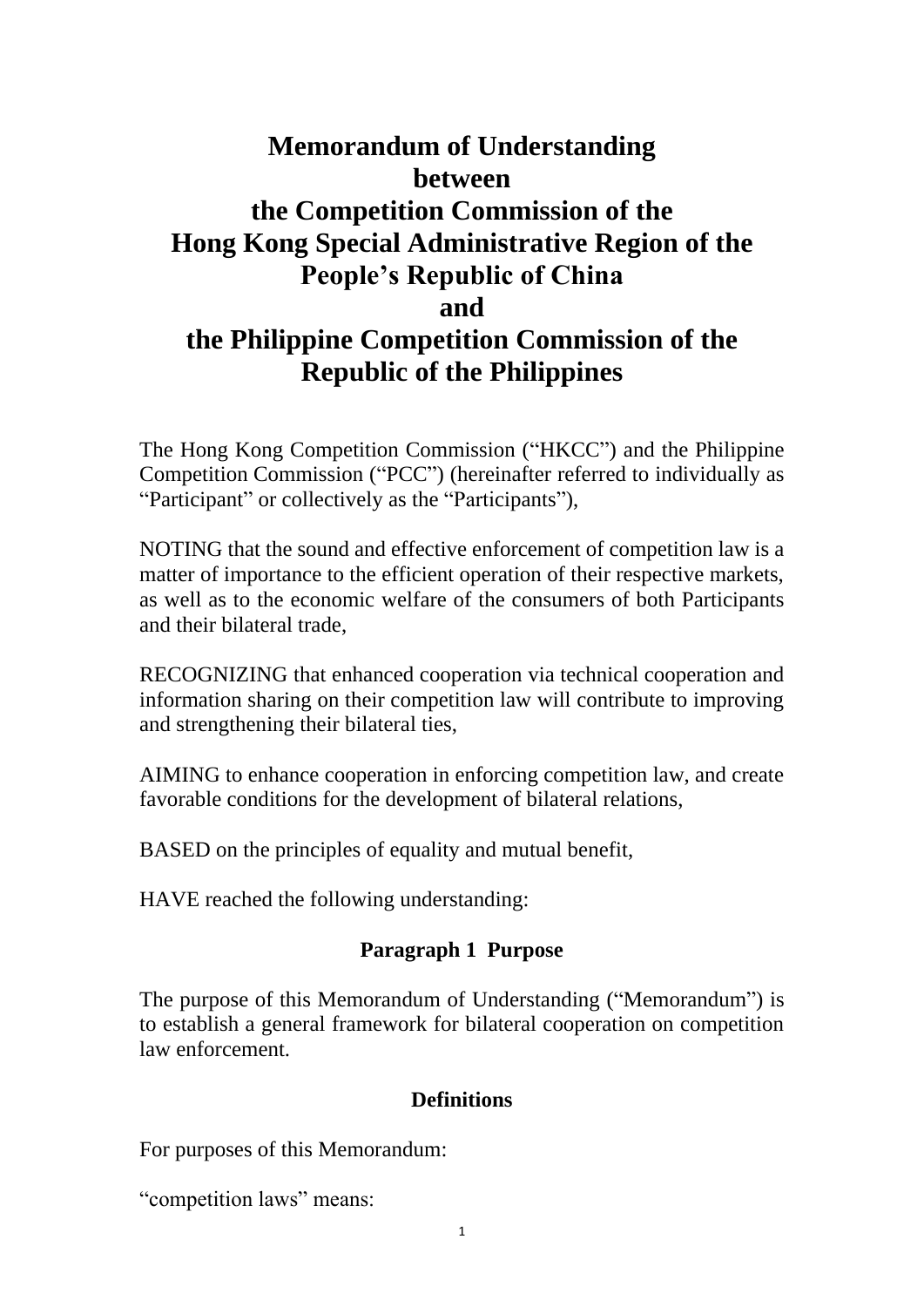(a) for the HKCC: the Competition Ordinance (Cap. 619), except for Division 4 of Part 6, Schedule 4, and Schedule 7,

(b) for the PCC: the Philippine Competition Act (PCA) or R.A. No. 10667, and its implementing regulations,

as well as any amendments<sup>1</sup> and other laws or regulations the Participants jointly decide in writing to be competition laws for the purpose of this Memorandum;

"information" means any information in the possession or control of a Participant; and

"territory" means the territory in which a Participant has jurisdiction.

## **Paragraph 2 Scope of Cooperation**

The Participants will, as appropriate, carry out cooperation in the following areas, within the bounds of their respective laws and in accordance with their shared interest, by:

(a) regular dialogue between the Participants;

 $\overline{a}$ 

(b) technical cooperation for the purpose of enhancing each Participants' competition law enforcement capacity through training programs, workshops, and research collaborations;

(c) exchanging information on and discussing major issues of mutual interest such as specialized studies, experiences on competition law enforcement, and recent key developments in the area of competition enforcement;

(d) notification prior to or after law enforcement against anti-competitive activities that may have a material effect on the other Participant;

(e) cooperation related to the application of competition laws, including the sharing of competition law enforcement experience, the sharing of significant developments regarding the competition laws of their respective territories, training courses, seminars or workshops, staff exchanges, and other similar cooperation on a bilateral basis, or in collaboration with other competition authorities and international organizations; and

<sup>&</sup>lt;sup>1</sup> Each Participant will notify the other as soon as practicable of any substantive amendments to the competition laws of its territory.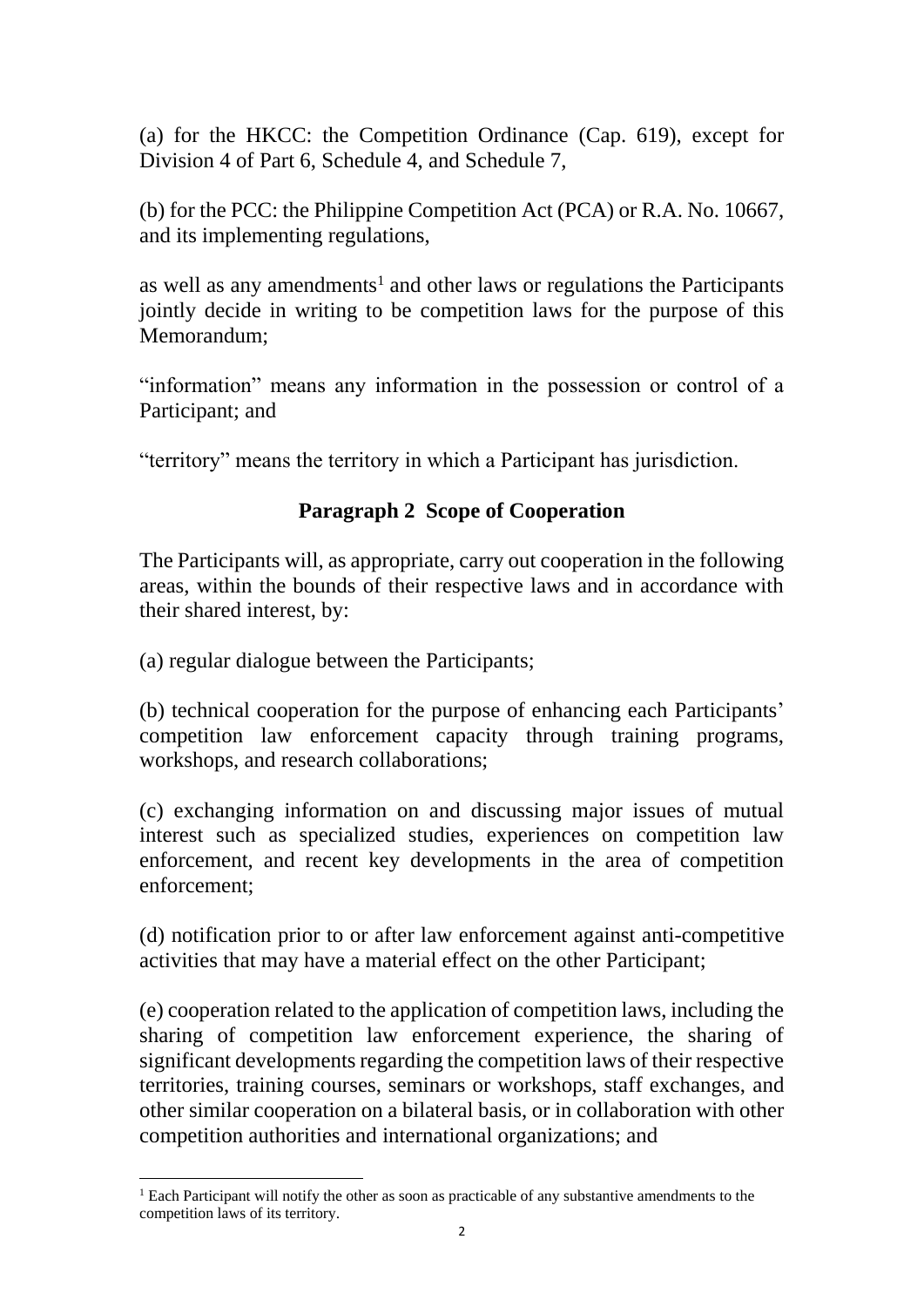(f) cooperation to respond to discussions on multilateral competition issues and competition law enforcement.

#### **Paragraph 3 Communications**

The Participants agree to appoint a unit from their respective institutions to be known as the Contact Point, to be responsible for the coordination and implementation of this Memorandum, and ensure adequate communications between the Participants.

| HKCC:                |                |                                                                                   |
|----------------------|----------------|-----------------------------------------------------------------------------------|
| <b>Contact Point</b> |                | $\therefore$ Senior Executive Director                                            |
| Address              |                | : 19/F, South Island Place, 8 Wong Chuk Hang Road,                                |
|                      |                | Wong Chuk Hang, Hong Kong                                                         |
| Tel                  | $\ddot{\cdot}$ | +852 3952 0898                                                                    |
| Fax                  |                | $+85234605148$                                                                    |
| Email                |                | : international@compcomm.hk, with copies to                                       |
|                      |                | PolicyAdvice@compcomm.hk                                                          |
| PCC:                 |                |                                                                                   |
|                      |                | Contact Point : The Executive Director                                            |
| Address              |                | : 25/F Vertis North Corporate Center I, North Avenue,                             |
|                      |                | Quezon City 1105 Philippines                                                      |
| Tel                  |                | $\div$ (+632) 8771 9722                                                           |
| Fax                  |                | $\div$ (+632) 8771 9713                                                           |
| Email                | $\ddot{\cdot}$ | oed@phcc.gov.ph, with copies to otc@phcc.gov.ph<br>and $\text{legal@phcc.gov.ph}$ |

#### **Paragraph 4 Resources**

All commitments made in this Memorandum are subject to the availability, and each Participant's prioritization of the use, of human, financial, and other resources. This Memorandum is not meant to obligate human, financial, and other resources. Unless the Participants have agreed otherwise in advance in writing, each Participant shall be responsible for bearing its own costs and expenses in carrying out any cooperation activities under this Memorandum.

#### **Paragraph 5 Confidentiality**

It is understood that the Participants will not communicate information to the other if such communication is prohibited by the laws governing the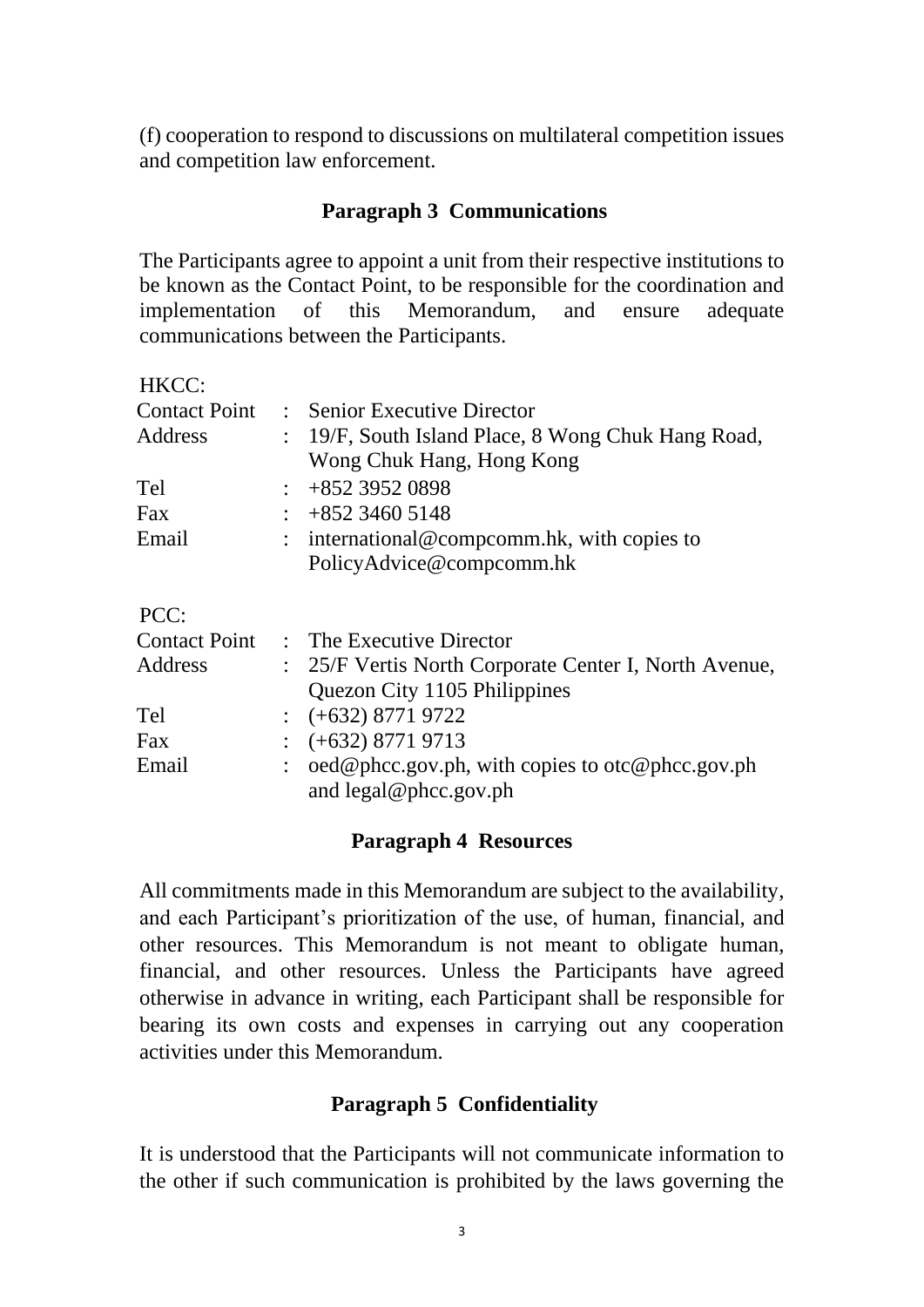Participant possessing the information, or would be incompatible with that Participants' material interests.

Each Participant shall undertake to observe the secrecy and confidentiality of documents, information, and other data received or supplied to the other Participant during the period of the implementation of this Memorandum or any other implementing arrangements made pursuant to this Memorandum.

All materials, documents, information and other data received during the period of implementation of this Memorandum shall not be made available to any third party without prior written consent or authorization of the other Participant, unless disclosure is required by the laws or the courts of the territory of the requesting Participant. Notwithstanding, each Participant shall oppose, to the fullest extent possible consistent with that Participant's laws, any application by a third party for disclosure of any documents, information or other data received or supplied from the other Participant.

Both Participants agree that the provisions of this Paragraph shall continue to be effective between the Participants notwithstanding the termination of this Memorandum.

# **Paragraph 6 Laws and Legal Effect**

This Memorandum shall not create any legally binding obligations between the Participants under domestic or international law, and shall not be deemed to constitute or create any legally binding or enforceable obligations, express or implied.

Nothing in this Memorandum shall affect the rights and obligations of the Participants under any agreements or memoranda in which the Participants are party to.

# **Paragraph 7 Interpretation and Application**

The Participants will discuss any questions arising out of this Memorandum, including questions on its interpretation or application, and will address them amicably in as timely and practicable a manner as circumstances permit.